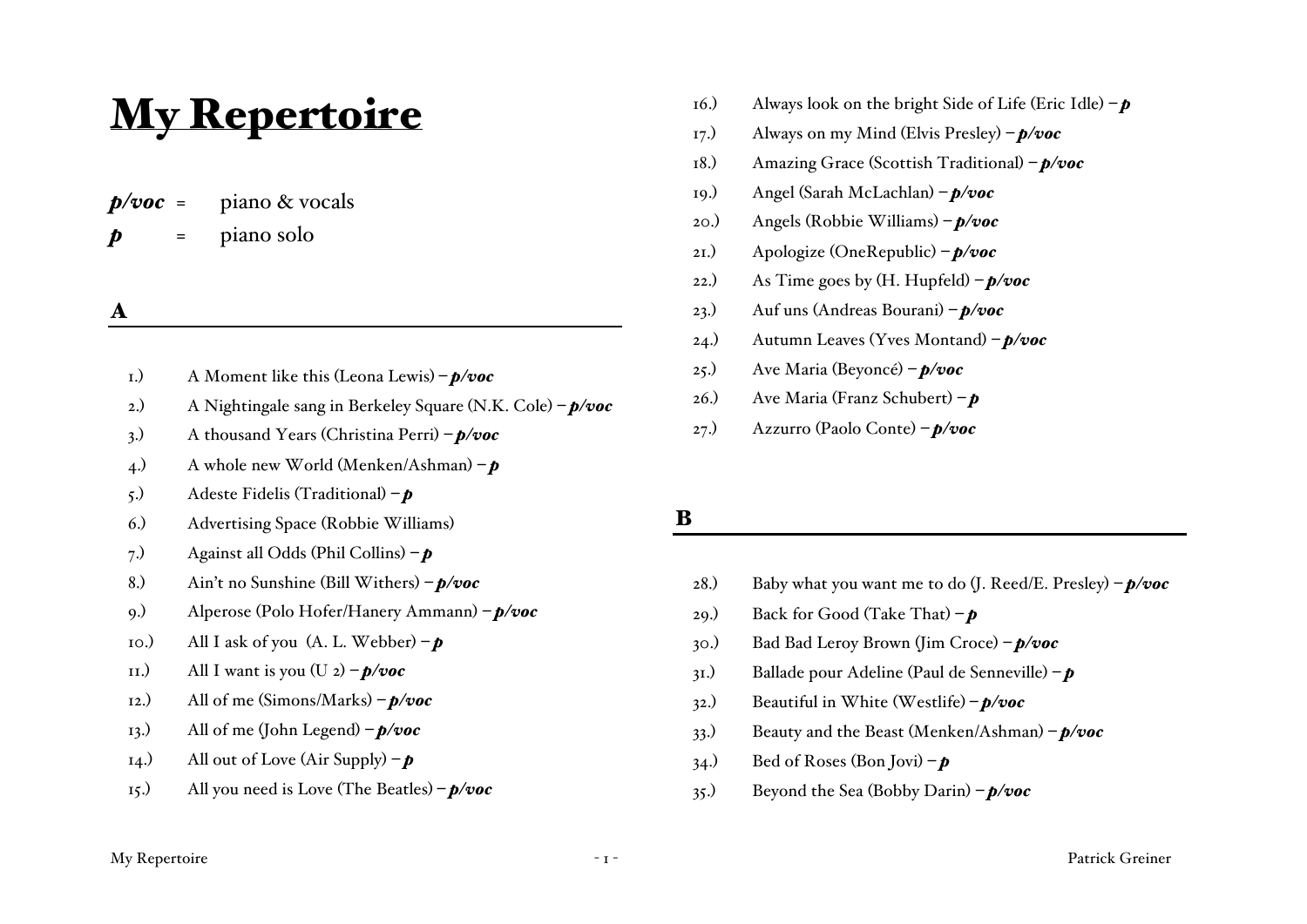- 36.) Blue Skies (Ella Fitzgerald) *– p/voc*
- 37.) Blueberry Hill (L. Armstrong) *– p/voc*
- 38.) Breathe (Faith Hill) *– p/voc*
- 39.) Bridge over troubled Water (Simon & Garfunkel) *– p*
- 40.) Bright Eyes (Art Garfunkel) *– p*
- 41.) Broken Vow (Josh Groban) *– p*
- 42.) But not for me (George & Ira Gershwin) *– p/voc*

# C

- 43.) Can you feel the Love Tonight (Elton John) *– p/voc*
- 44.) Candle in the Wind (Elton John) *– p/voc*
- 45.) Cantaloup Island (Herbie Hancock) *– p*
- 46.) Careless Whisper (George Michael) *– p*
- 47.) Champs-Élysées (Joe Dassin) *– p/voc*
- 48.) Change the World (Eric Clapton) *– p/voc*
- 49.) Chariots of Fire (Vangelis) *– p*
- 50.) Cheek to Cheek (Frank Sinatra) *– p/voc*
- 51.) Circle of Life (Elton John) *– p/voc*
- 52.) Coldplay-Medley *– p*
- 53.) Colors of the Wind (Menken/Schwartz) *– p*
- 54.) Comtine d'un autre été (Yann Tiersen) *– p*
- 55.) Conquest of Paradise (Vangelis) *– p*

# D

- 56.) Danny Boy (Irish Traditional) *– p/voc*
- 57.) Das Beste (Silbermond) *– p/voc*
- 58.) Drei Haselnüsse für Aschenbrödel (Karel Svoboda) *– p*

# E

- 59.) E Vogel ohni Flügel (Peter Reber) *– p/voc*
- 60.) Easy (Lionel Richie) *– p/voc*
- 61.) Eternity (Robbie Williams) *– p/voc*
- 62.) Every Breath you take (Sting) *– p/voc*
- 63.) Everything (Michael Bublé) *– p/voc*
- 64.) Everything I do (I do it for you) (Bryan Adams) *– p/voc*
- 65.) Every Day I have the Blues (B.B. King) *– p/voc*
- 66.) Ewigi Liebi (Mash) *– p/voc*

#### F

- 67.) Fallin' in Love with you (Elvis Presley) *– p/voc*
- 68.) Fame (Gore/Pitchford) *– p/voc*
- 69.) Fantaisie Impromptu Moderato (F. Chopin) *– p*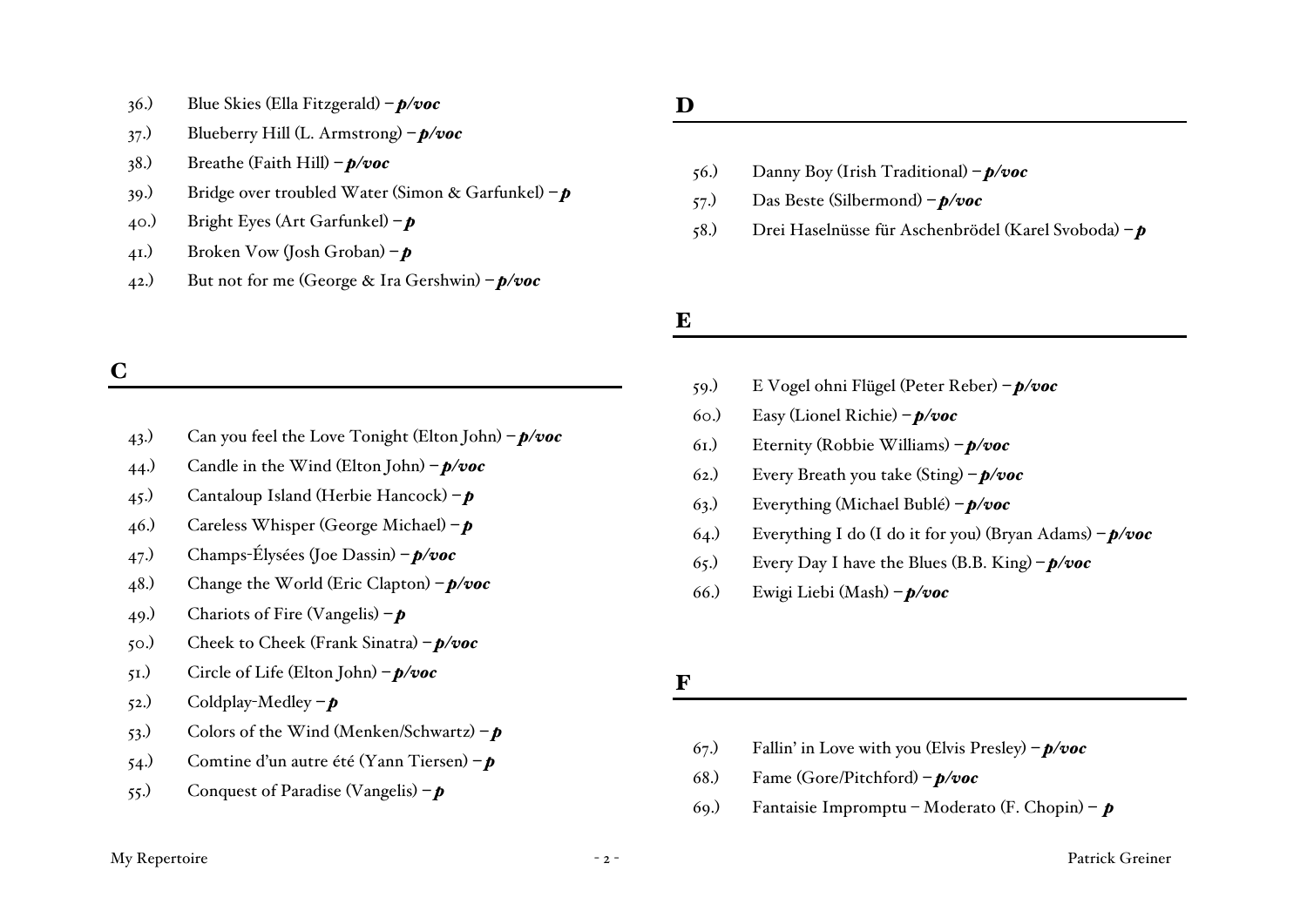- 70.) Father and Son (Cat Stevens) *– p*
- 71.) Feel (Robbie Williams) *– p*
- 72.) Feeling Good (Michael Bublé) *– p/voc*
- 73.) Fields of Gold (Sting) *– p/voc*
- 74.) Firework (Katy Perry) *– p/voc*
- 75.) First Day of my Life (Garou) *– p/voc*
- 76.) Flugzeuge im Bauch (Herbert Grönemeyer) *– p*
- 77.) Fly me to the Moon (Frank Sinatra) *– p/voc*
- 78.) Fly with me (Stefan Nilsson) *– p/voc*
- 79.) Forever Young (Alphaville) *– p*
- 80.) Forrest Gump Theme (Alan Silvestri) *– p*
- 81.) From this Moment on (Shania Twain) *– p*

#### G

- 82.) Garbage Man (Muddy Waters) *– p/voc*
- 83.) Georgia on my Mind (Ray Charles) *– p/voc*
- 84.) Gimme! Gimme! Gimme! (A Man…) (ABBA) *– p*
- 85.) Got my Mojo working (Muddy Waters) *– p/voc*
- 86.) Great Balls of Fire (Jerry Lee Lewis) *– p/voc*
- 87.) Guantanamera (Traditional) *– p/voc*

## H

- 88.) Hallelujah (Leonard Cohen) *– p/voc*
- 89.) Hallelujah I love her so (Ray Charles) *– p/voc*
- 90.) Halt mich (Herbert Grönemeyer) *– p/voc*
- 91.) Happy together (The Turtles) *– p/voc*
- 92.) Have a little Faith in me (John Hiatt) *– p/voc*
- 93.) Heaven (Gotthard) *– p/voc*
- 94.) Hello, Dolly (L. Armstrong) *– p/voc*
- 95.) Here comes the Sun (The Beatles) *– p/voc*
- 96.) Hero (Mariah Carey) *– p*
- 97.) Hey Jude (The Beatles) *– p*
- 98.) Higher and Higher (Jackie Wilson) *– p/voc*
- 99.) Hit the Road Jack (Ray Charles) *– p/voc*
- 100.) Hollywood Hills (Sunrise Avenue) *– p/voc*
- 101.) Hound Dog (Elvis Presley) *– p/voc*
- 102.) How deep is your love (Bee Gees) *– p*
- 103.) How long will I love you (Ellie Goulding) *– p/voc*

I

- 104.) I'm Yours (Jason Mraz) *– p/voc*
- 105.) I can see clearly now (Jimmy Cliff) *– p/voc*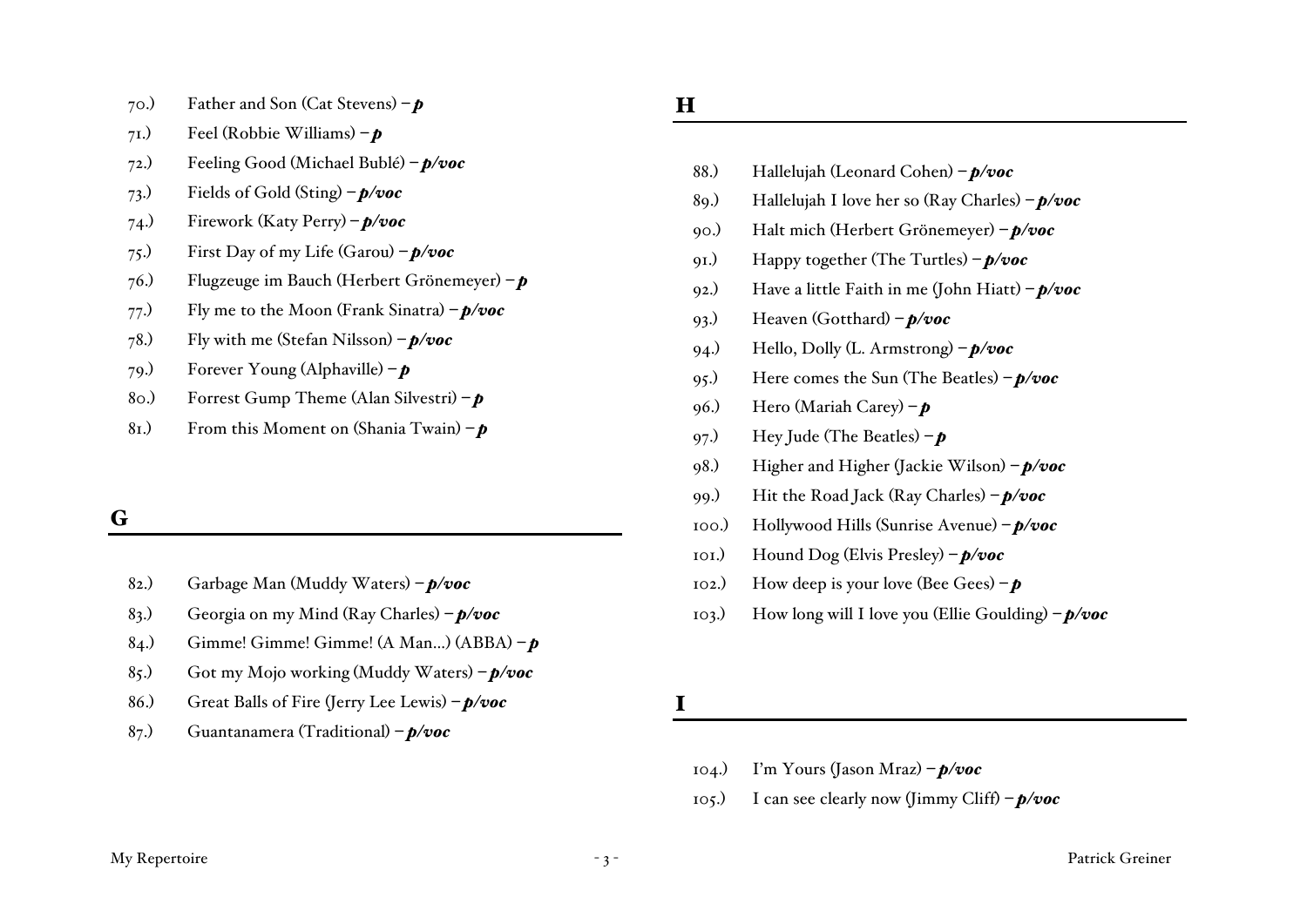- 106.) I dreamed a Dream (Schönberg/Boublil) *– p/voc*
- 107.) I give you my Heart (Michael W. Smith) *– p/voc*
- 108.) I got Rhythm (G. & I. Gershwin) *– p/voc*
- 109.) I just called to say I love you (Stevie Wonder) *– p*
- 110.) I've got you under my Skin (Frank Sinatra) *– p/voc*
- 111.) I like Chopin (Gazebo) *– p/voc*
- 112.) I say a little Prayer (Bacharach/David) *– p/voc*
- 113.) I wanna grow old with you (Westlife) *– p/voc*
- 114.) I will always love you (Whitney Houston) *– p*
- 115.) I will remember you (Sarah McLachlan) *– p/voc*
- 116.) I would do anything for Love (Meat Loaf)  $-\boldsymbol{p}$
- 117.) Ich lass für dich das Licht an (Revolverheld) *– p/voc*
- 118.) If God will send his Angels  $(U_2) p/voc$
- 119.) If I aint't got you (Alicia Keys) *– p/voc*
- 120.) If you don't know me by now (Simply Red) *– p/voc*
- 121.) Imagine (John Lennon) *– p/voc*
- 122.) In the Ghetto (Elvis Presley) *– p/voc*
- 123.) Indigo Girl (Watershed) *– p*

J

- 124.) Ja (Silbermond) *– p/voc*
- 125.) James Horner Medley *– p*

126.) Jessie (Joshua Kadison) *– p/voc*

### K

- 127.) Kanon in D Dur (Johann Pachelbel) *– p*
- 128.) Killing me Softly (Fox/Gimbel) *– p/voc*
- 129.) Kiss the Rain (Yiruma)  $-\boldsymbol{p}$

L

- 130.) La Paloma (Traditional) *– p*
- 131.) Lady Madonna (The Beatles) *– p/voc*
- 132.) Last Unicorn (America) *– p*
- 133.) Let it be (The Beatles) *– p/voc*
- 134.) Let's work together (Canned Heat) *– p/voc*
- 135.) Liebe ist (Nena) *– p/voc*
- 136.) Light my Fire (The Doors) *– p/voc*
- 137.) Little Wing (Jimi Hendrix) *– p/voc*
- 138.) Lost (Coldplay) *– p/voc*
- 139.) L-O-V-E (Nat King Cole) *– p/voc*
- 140.) Love is all around (Wet Wet Wet) *– p/voc*
- 141.) Lucky Man (The Verve) *– p/voc*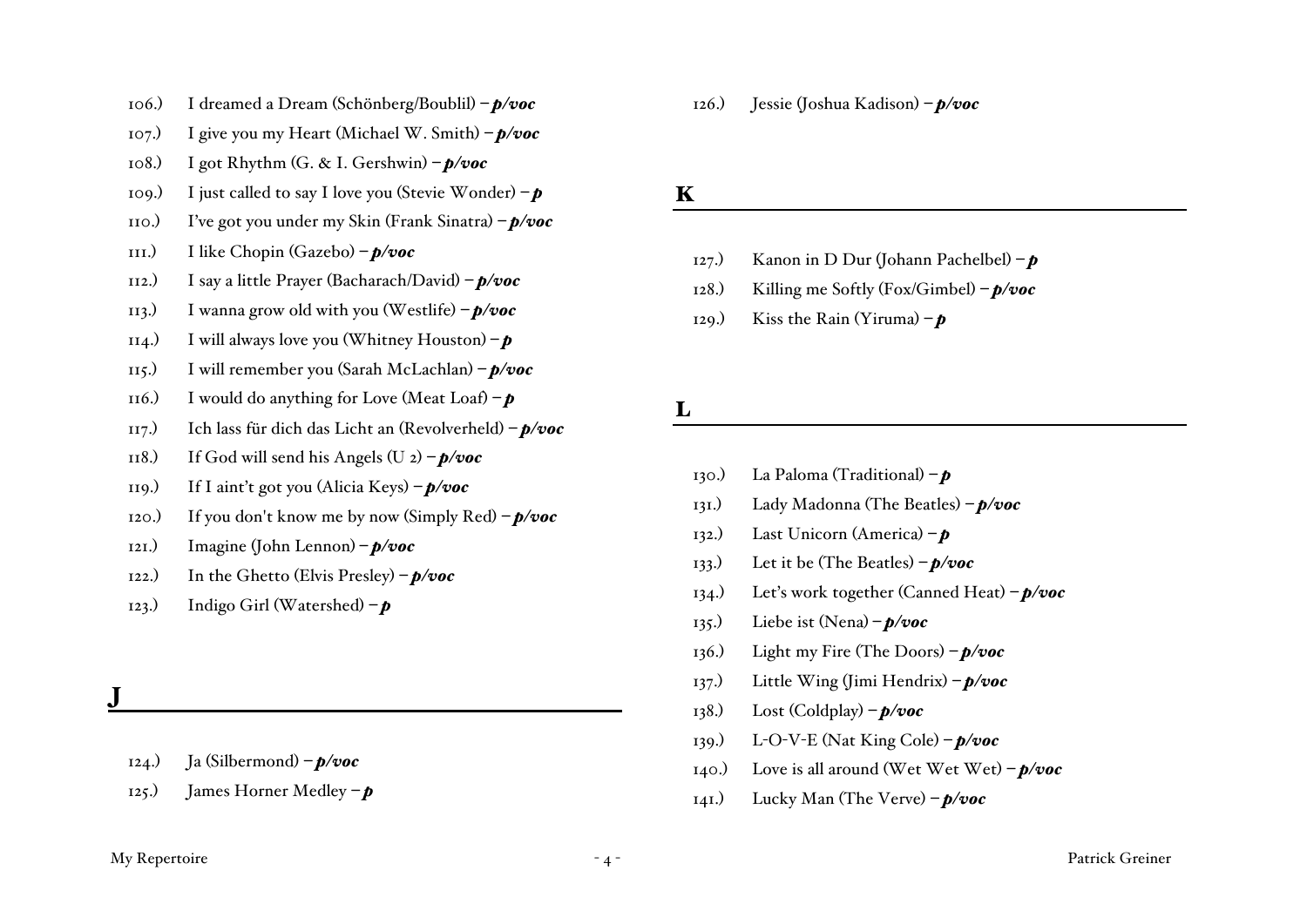- 142.) Mad World (Tears for Fears) *– p/voc*
- 143.) Mamma Mia (ABBA) *– p*
- 144.) Mandy (Barry Manilow) *– p/voc*
- 145.) Maria (Bernstein/Sondheim) *– p*
- 146.) Marry you (Bruno Mars) *– p/voc*
- 147.) Memory (A. L. Webber) *– p*
- 148.) Mercy (Duffy) *– p/voc*
- 149.) Mercy, Mercy, Mercy (Joe Zawinul) *– p*
- 150.) Merry Christmas, Mr. Lawrence (Ryuichi Sakamoto) *– p*
- 151.) Mondscheinsonate (L. van Beethoven) *– p*
- 152.) Moonlight Shadow (Mike Oldfield) *– p*
- 153.) Moon River (Frank Sinatra) *– p/voc*
- 154.) More than Words (Extreme) *– p*
- 155.) Morgenstimmung (Edvard Grieg) *– p*
- 156.) Mrs. Robinson (Simon & Garfunkel) *– p*
- 157.) Music of the Night (A. L. Webber)  $\mathbf{p}$
- 158.) My Heart will go on (Céline Dion) *– p*
- 159.) My Way (Frank Sinatra) *– p/voc*
- 160.) Nessun Dorma (Giacomo Puccini) *– p*
- 161.) New Moon The Meadow (Alexandre Desplat) *– p*
- 162.) No Woman no cry (Bob Marley) *– p/voc*
- 163.) Nothing else matters (Metallica) *– p/voc*
- 164.) November Rain (Guns ,n' Roses) **p**

#### O

- 165.) Oh, Happy Day (Traditional) *– p/voc*
- 166.) Ombra mai fù (G. F. Händel) *– p/voc*
- 167.) One Life one Soul (Gotthard) *– p/voc*
- 168.) One more Time (Laura Pausini) *– p*
- 169.) One Moment in Time (Whitney Houston) *– p/voc*
- 170.) Over the Rainbow (Judy Garland) *– p/voc*
- 171.) Over the Rainbow (Israel Kamakawiwo'ole) *– p/voc*

#### P

- 172.) Patience (Take That) *– p*
- 173.) Pearl Harbor Theme (Hans Zimmer) *– p*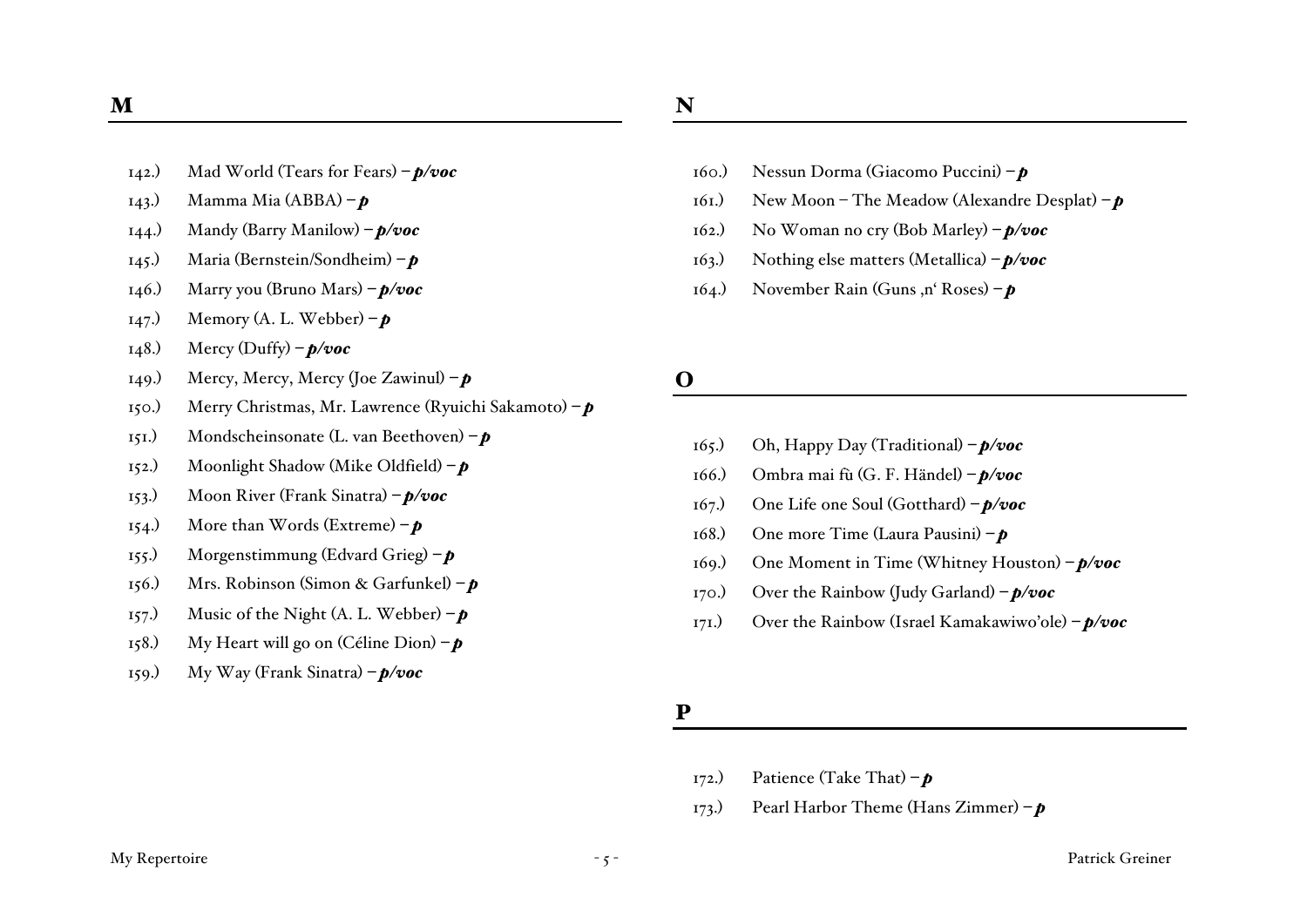- 174.) Perfect (Ed Sheeran) *– p/voc*
- 175.) Piano Man (Billy Joel) *– p/voc*
- 176.) Picture Postcards from L.A. (Joshua Kadison) *– p/voc*
- 177.) Première Gymnopédie (Erik Satie) *– p*
- 178.) Proud Mary (CCR) *– p/voc*

# Q

179.) Que sera, sera (Doris Day) *– p/voc*

## R

- 180.) Raindrops keep fallin' on my Head (B.J. Thomas) *– p/voc*
- 181.) Reality (Richard Sanderson) *– p*
- 182.) Rehab (Amy Winehouse) *– p/voc*
- 183.) Remedy (Adele) *– p/voc*
- 184.) Rest of my Life (Bruno Mars) *– p/voc*
- 185.) Rêverie (Claude Debussy) *– p*
- 186.) Right here waiting (Richard Marx) *– p/voc*
- 187.) River flows in you (Yimura)  $-\boldsymbol{p}$
- 188.) Rock around the Clock (Bill Hailey) *– p/voc*
- 189.) Rock 'n' Roll Music (Chuck Berry) *– p/voc*
- 190.) Rockin' all over the World (Status Quo) *– p/voc*
- 191.) Route 66 (Bobby Troup) *– p/voc*
- 192.) Russian National Anthem *– p*

S

- 193.) Sacrifice (Elton John) *– p*
- 194.) Satin Doll (Duke Ellington) *– p/voc*
- 195.) Save the Best for last (Vanessa Williams) *– p*
- 196.) Say it right (Nelly Furtado) *– p*
- 197.) Schwan (Gölä) *– p/voc*
- 198.) Score Medley (Meet Joe Black, Dances with Wolves, Jurassic Park, Schindler's list, Pirates o. t. C., Les Choristes, Deep Blue Sea) *– p*
- 199.) Scottish Folk Songs Medley *– p*
- 200.) Shake rattle and roll (Big Joe Turner/Bill Haley) *– p/voc*
- 201.) She is always a Woman (Billy Joel) *– p/voc*
- 202.) She's the One (Robbie Williams) *– p/voc*
- 203.) Short People (Randy Newman) *– p/voc*
- 204.) Show me Heaven (Maria McKee) *– p/voc*
- 205.) Sittin' on the Dock of the Bay (Otis Redding) *– p/voc*
- 206.) Sleepsong (Secret Garden) *– p*
- 207.) Smile (Charlie Chaplin) *– p/voc*
- 208.) Smoke gets in your Eyes (Frank Sinatra) *– p/voc*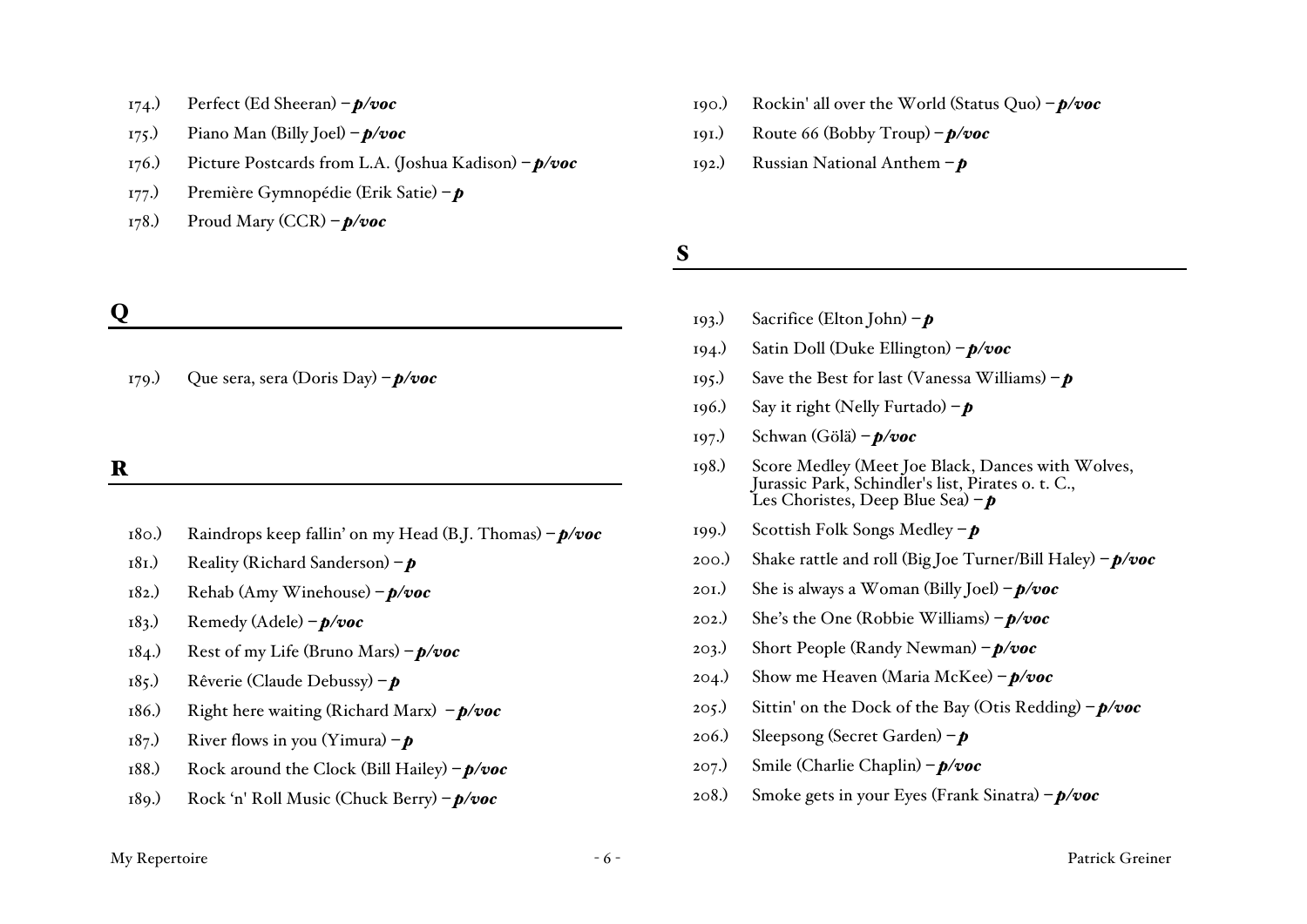- 209.) So soll es bleiben (Ich + Ich) *– p/voc*
- 210.) Something Stupid (Frank & Nancy Sinatra) *– p/voc*
- 211.) Somewhere (Bernstein/Sondheim) *– p*
- 212.) Song for Guy (Elton John) *– p*
- 213.) Stand by me (Ben E. King) *– p/voc*
- 214.) Stay with me (Sam Smith) *– p/voc*
- 215.) Stormy Monday (T-Bone Walker) *– p/voc*
- 216.) Strangers in the Night (Frank Sinatra) *– p/voc*
- 217.) Streets of London (Ralph McTell) *– p/voc*
- 218.) Summer of 69' (Bryan Adams) *– p*
- 219.) Summer in the City (Joe Cocker) *– p/voc*
- 220.) Summertime (George & Ira Gershwin) *– p/voc*
- 221.) Sunny (Bobby Hebb) *– p/voc*
- 222.) Sunshine of my Life (Stevie Wonder) *– p*
- 223.) Super Trouper (ABBA) *– p*
- 224.) Sway (Dean Martin/Michael Bublé) *– p/voc*

## T

- 225.) Take Five (Dave Brubeck) *– p*
- 226.) Tears in Heaven (Eric Clapton) *– p/voc*
- 227.) Thank you for the Music  $(ABBA) p$
- 228.) The Best of me (Bryan Adams) *– p*
- 229.) The Final Countdown (Europe) *– p*
- 230.) The Gift (Jim Brickman) *– p/voc*
- 231.) The Girl from Ipanema (A. C. Jobin) *– p/voc*
- 232.) The Lady is a Tramp (Frank Sinatra) *– p/voc*
- 233.) The last Song (Elton John) *– p/voc*
- 234.) The Prayer (Andrea Bocelli/Céline Dion) *– p*
- 235.) The Rose (Bette Midler) *– p/voc*
- 236.) The Shadow of your Smile (Johnny Mandel) *– p/voc*
- 237.) The Thrill is gone (B.B. King) *– p/voc*
- 238.) The Winner takes it all (ABBA) *– p*
- 239.) Theme from The Godfather (Rota/Coppola) *– p*
- 240.) Theme from New York, New York (Frank Sinatra) *– p/voc*
- 241.) Theme from Man in the Iron Mask (N. Glennie) *– p*
- 242.) Theme from Once upon a Time in the West (Ennio Morricone) *– p*
- 243.) Theme from Schindler's List (John Williams) *– p*
- 244.) Theme from The Thorn Birds (H. Mancini)  $-\boldsymbol{p}$
- 245.) This Train don't stop (Elton John) *– p*
- 246.) Tra te e il mare (Laura Pausini) *– p*
- U
	- 247.) Unchain my Heart (Joe Cocker) *– p/voc*
	- 248.) Unchained Melody (The Righetous Brothers) *– p/voc*